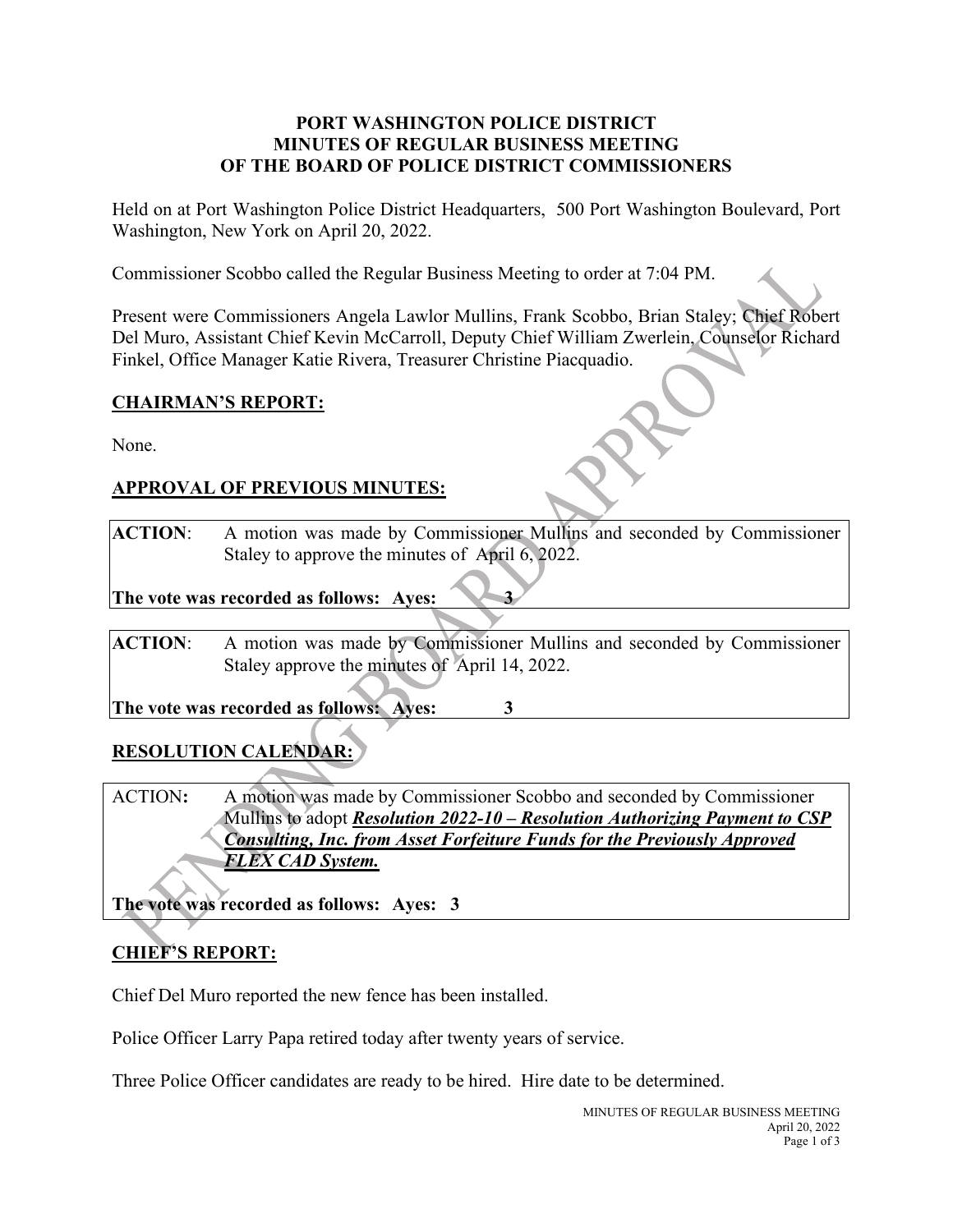The week of April 25<sup>th</sup> the Port Washington Police will be participating in the New York State Traffic Safety initiative.

The Board of Commissioners and Chiefs attended the Ed Foundation gala this past Friday honoring Detective Guzzello.

### **COUNSEL'S REPORT:**

None.

## **SECRETARY'S REPORT:**

None.

#### **TREASURER'S REPORT:**

The abstract included a payment for the fence in the amount of \$20,000.00, a payment to Emblem Health in the amount of \$277,794.66 and an ammunition purchase it the amount of \$14,458.00.

**ACTION:** A Motion was made by Commissioner Staley and seconded by Commissioner Mullins to approve the April 19, 2022 in the amount of \$348,524.60

**The vote was recorded as follows: Ayes: 3**

#### **OLD BUSINESS:**

Chief Del Muro reported that Police Officer Jaime Arias received the Nassau Chiefs Award.

401a Plan –

**ACTION:** A Motion was made by Commissioner Scobbo and seconded by Commissioner Mullins to approve the 401a plan.

**The vote was recorded as follows: Ayes: 3**

# **NEW BUSINESS:**

Ammunition -

**ACTION:** A Motion was made by Commissioner Mullins and seconded by Commissioner Staley to purchase ammunition from Target in the amount of \$4060.00.

**The vote was recorded as follows: Ayes: 3**